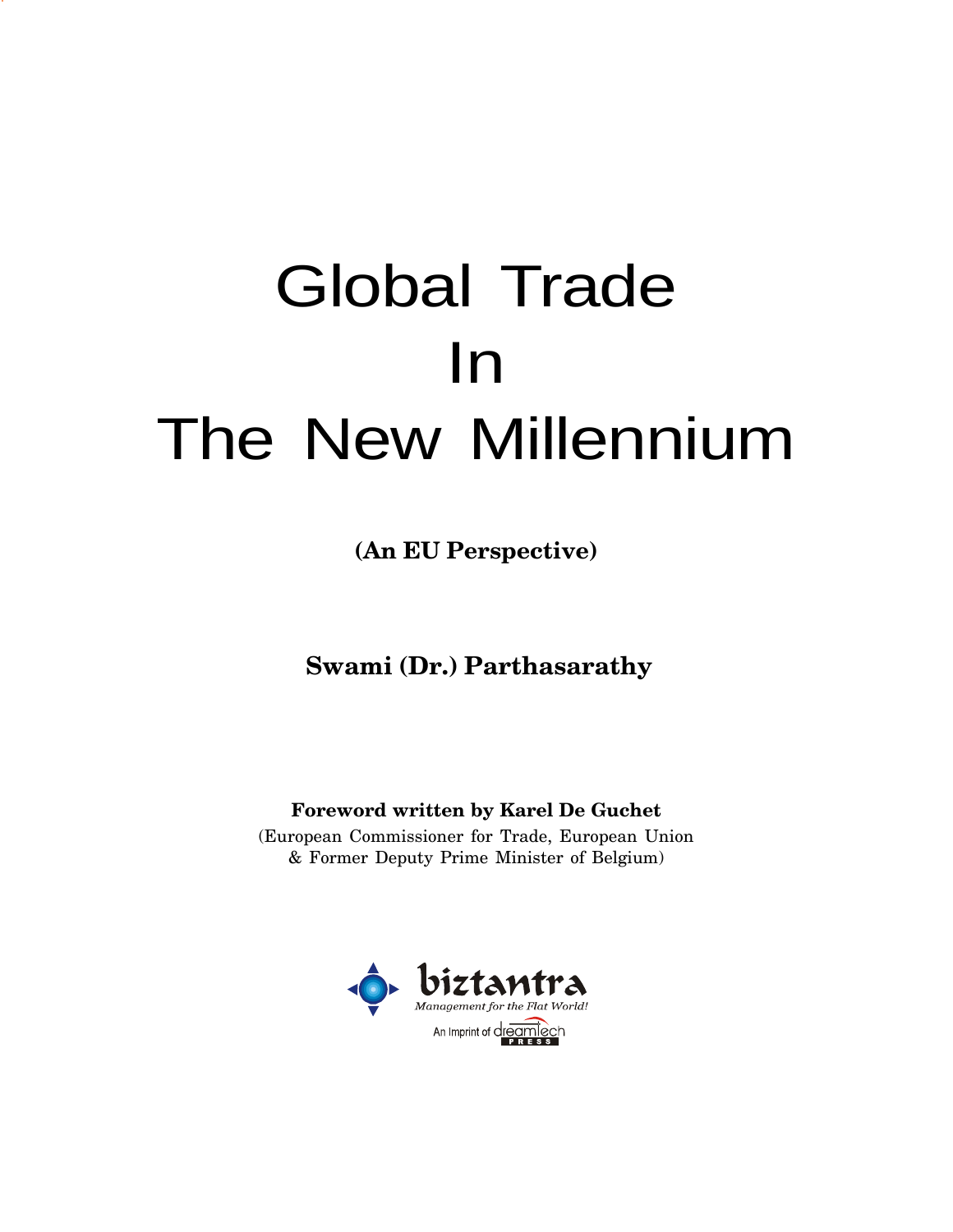#### **© Copyright 2010 by Author**

This book may not be duplicated in any way without the express written consent of the publisher, except in the form of brief excerpts or quotations for the purpose of review. The information contained herein is for the personal use of the reader and may not be incorporated in any commercial programmes, other books, databases, or any kind of software without written consent of the publisher. Making copies of this book or any portion thereof for any purpose other than your own is a violation of copyright laws.

#### **Limits of Liability/Disclaimer of Warranty**

The author and publisher have used their best efforts in preparing this book. The author makes no representation or warranties with respect to the accuracy or completeness of the contents of this book, and specifically disclaim any implied warranties of merchantability or fitness for any particular purpose. There are no warranties which extend beyond the descriptions contained in this paragraph. No warranty may be created or extended by sales representatives or written sales materials. The accuracy and completences of the information provided herein and the opinions stated herein are not guaranteed or warranted to produce any particular results, and the advice and strategies contained herein may not be suitable for every individual. Neither Dreamtech Press nor the author shall be liable for any loss of profit or any other commercial damages, including but not limited to special, incidental, consequential, or other damages.

#### **Trademarks**

All brand names and product names used in this book are trademarks, registered trademarks, or trade names of their respective holders. Dreamtech Press is not associated with any product or vendor mentioned in this book.

**ISBN**: 978-93-5004-011-9

**First Edition:** 2010

**Printed at:** Himal Impression, Delhi.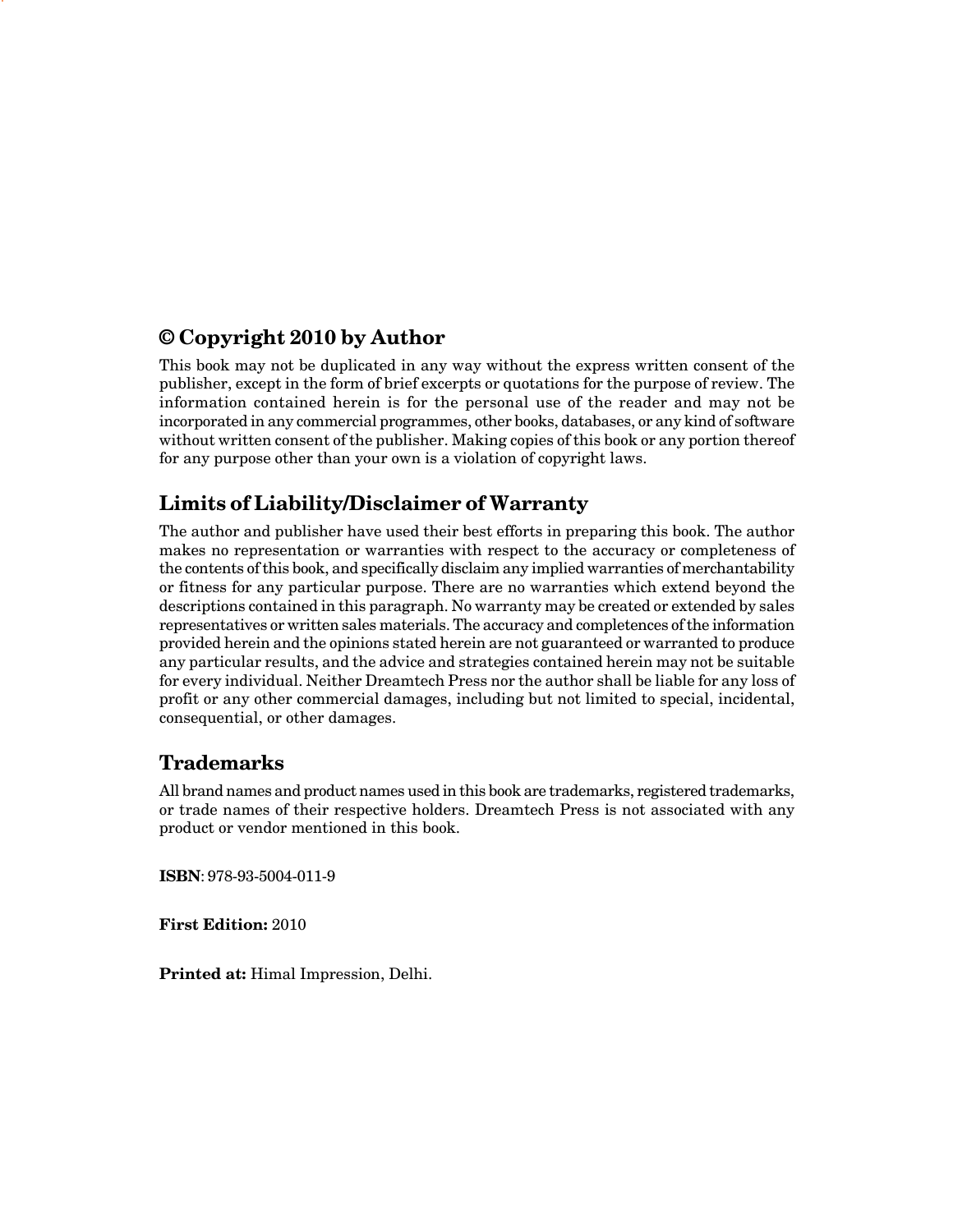# **Table of Contents**

## **Chapter 1: Globalization**

| 1.1 | Globalization                   |                                                | $\overline{2}$ |
|-----|---------------------------------|------------------------------------------------|----------------|
| 1.2 | Modern Globalization            |                                                | $\overline{2}$ |
|     | 1.2.1                           | Promotion of Free Trade                        | 3              |
| 1.3 | Measuring Globalization         |                                                | 4              |
| 1.4 | <b>Effects of Globalization</b> |                                                | 5              |
|     |                                 | 1.4.1 Different Types of Effects               | 5              |
|     | 1.4.2                           | Negative Effect                                | 7              |
|     |                                 | 1.4.3 Financial Clashes of Interest            | 8              |
|     | 1.4.4                           | Pro-globalization (Globalism)                  | 8              |
| 1.5 |                                 | Globalization and Environment                  | 9              |
|     | 1.5.1                           | Social Environment                             | 9              |
|     |                                 | 1.5.2 Commitment to Social Justice             | 9              |
|     |                                 | 1.5.3 Human Dignity and Freedom                | 10             |
|     |                                 | 1.5.4 A Realistic View of Human Nature         | 10             |
|     |                                 | 1.5.5 Environmental Impact                     | 10             |
|     |                                 | 1.5.6 Political Accountability                 | 11             |
|     | 1.5.7                           | <b>Transnational Corporations</b>              | 11             |
| 1.6 | New Technologies                |                                                | 11             |
| 1.7 |                                 | Advantages & Disadvantages                     | 12             |
| 1.8 | Anti-globalization              |                                                | 12             |
| 1.9 |                                 | The Economy and Trade Agreement                | 16             |
|     |                                 | Case Study: Dell Global Citizenship Principles | 17             |

#### **Chapter 2: Trade**

| 2.1 | Export                                             | $22^{\circ}$ |
|-----|----------------------------------------------------|--------------|
| 2.2 | Import                                             | $22^{\circ}$ |
| 2.3 | Benefits Available in Respect of Goods Export      | 22           |
|     | 2.3.1 Export Under Claim for Rebate                | 22           |
| 2.4 | Export of Goods Under Bond Without Payment of Duty | 23           |
|     | 2.5 Procedure for Export                           | 24           |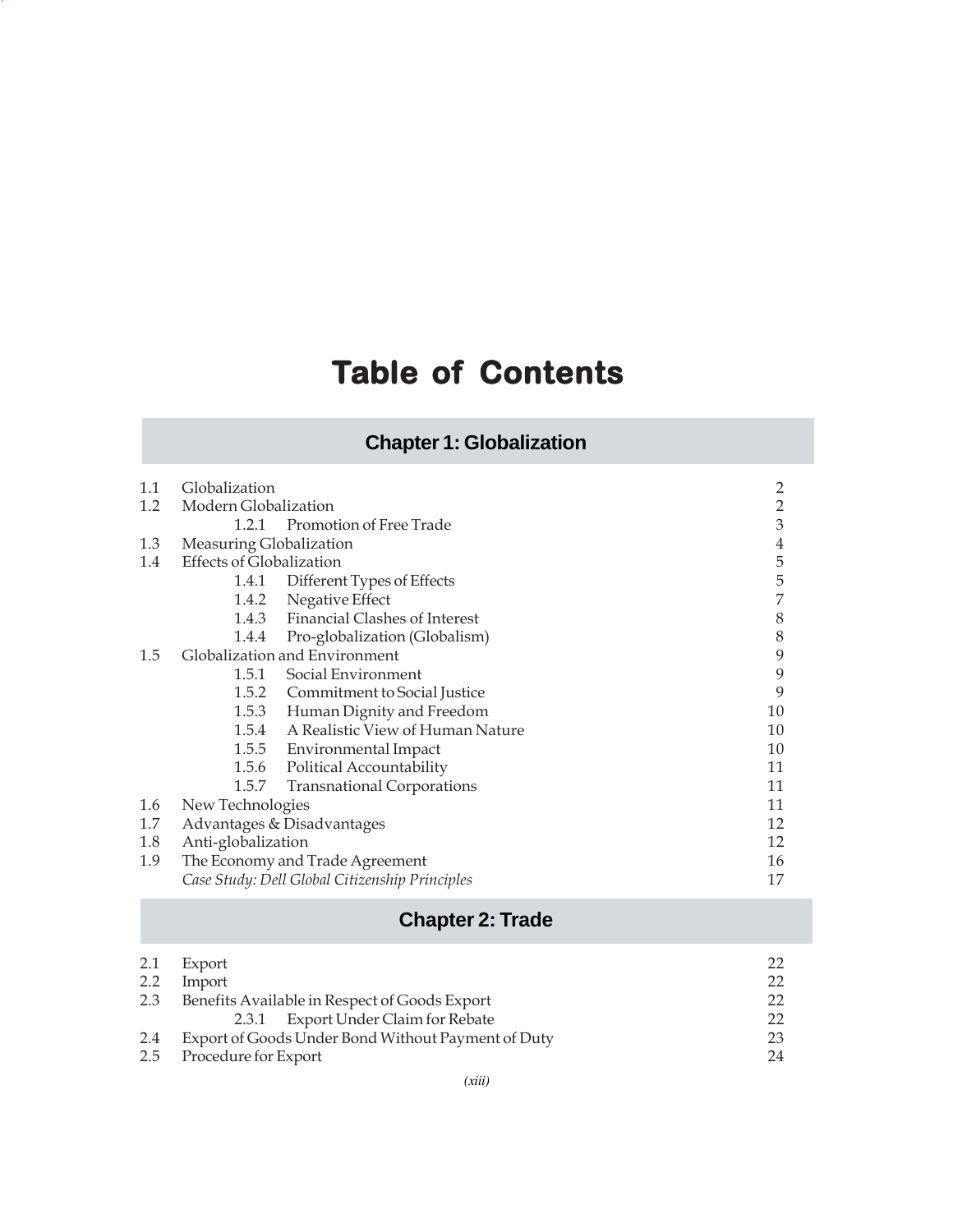|     | 2.5.1                   | Examination and Sealing of Goods at the Place of Removal | 24 |
|-----|-------------------------|----------------------------------------------------------|----|
|     | 2.5.2                   | Dispatch of Goods Without Examination Under Rule 187A    | 24 |
|     | 2.5.3                   | Procedure in Respect of Goods not Exported               | 25 |
|     |                         | Directly under Rule 187 or 187A                          |    |
|     | 2.5.4                   | <b>Export Procedures for Exempted Units</b>              | 25 |
|     | 2.5.5                   | Information to be Given on AR-4                          | 25 |
|     | 2.5.6                   | <b>Export by Merchant Exporters</b>                      | 25 |
| 2.6 | Special Procedure       |                                                          | 26 |
| 2.7 |                         | Proper Marking of Packages Meant for Export              | 28 |
| 2.8 | <b>Trade Statistics</b> |                                                          | 28 |
|     | 2.8.1                   | Annual Volume Growth in Merchandize Trade                | 28 |
|     | 2.8.2                   | Value Growth of Trade in Goods and Services              | 29 |

## **Chapter 3: Trade Environment**

| 3.1 |                       | India's Trading Environment                                | 34 |
|-----|-----------------------|------------------------------------------------------------|----|
|     | 3.1.1                 | Technological Environment                                  | 34 |
|     | 3.1.2                 | Legal Environment                                          | 34 |
|     |                       | 3.1.3 Political Environment                                | 34 |
|     |                       | 3.1.4 Social Environment                                   | 35 |
| 3.2 | Trade and Environment |                                                            | 35 |
|     | 3.2.1                 | Incorporating Environmental Standards into Trade Agreement | 35 |
|     |                       | 3.2.2 Cultural Environment                                 | 36 |
|     |                       | 3.2.3 Approaches to the Study of Culture                   | 37 |
|     |                       | Case Study 1: The Case of Maize Meat in Africa             | 38 |
|     |                       | Case Study 2: Canned Drinks in Zimbabwe                    | 40 |
| 3.5 |                       | Trade Policy and Government Environmental Change           | 43 |
| 3.6 |                       | Regional Integration Agreement                             | 44 |

# **Chapter 4: Government Influence On Trade**

| 4.1 |                        | Why does the Government get Involved in International Business? | 48 |
|-----|------------------------|-----------------------------------------------------------------|----|
| 4.2 | Protectionism          |                                                                 | 48 |
|     | 4.2.1                  | Increased Pressure to Impose Restrictions                       | 48 |
| 4.3 | <b>Tariff Barriers</b> |                                                                 | 49 |
|     | 4.3.1                  | Trade Restrictions Based on Tariffs                             | 50 |
| 4.4 | Non-Tariff Barriers    |                                                                 | 51 |
|     | 4.4.1                  | Anti-dumping                                                    | 51 |
| 4.5 | Subsidy                |                                                                 | 53 |
|     | 4.5.1                  | Direct Subsidies                                                | 53 |
|     |                        | 4.5.2 Indirect Subsidies                                        | 53 |
|     | 4.5.3                  | Labor Subsidies                                                 | 53 |
|     | 4.5.4                  | Perverse Subsidies                                              | 53 |
|     | 4.5.5                  | Production Subsidies                                            | 54 |
|     | 4.5.6                  | Regulatory Advantages                                           | 54 |
|     | 4.5.7                  | Infrastructure Subsidies                                        | 54 |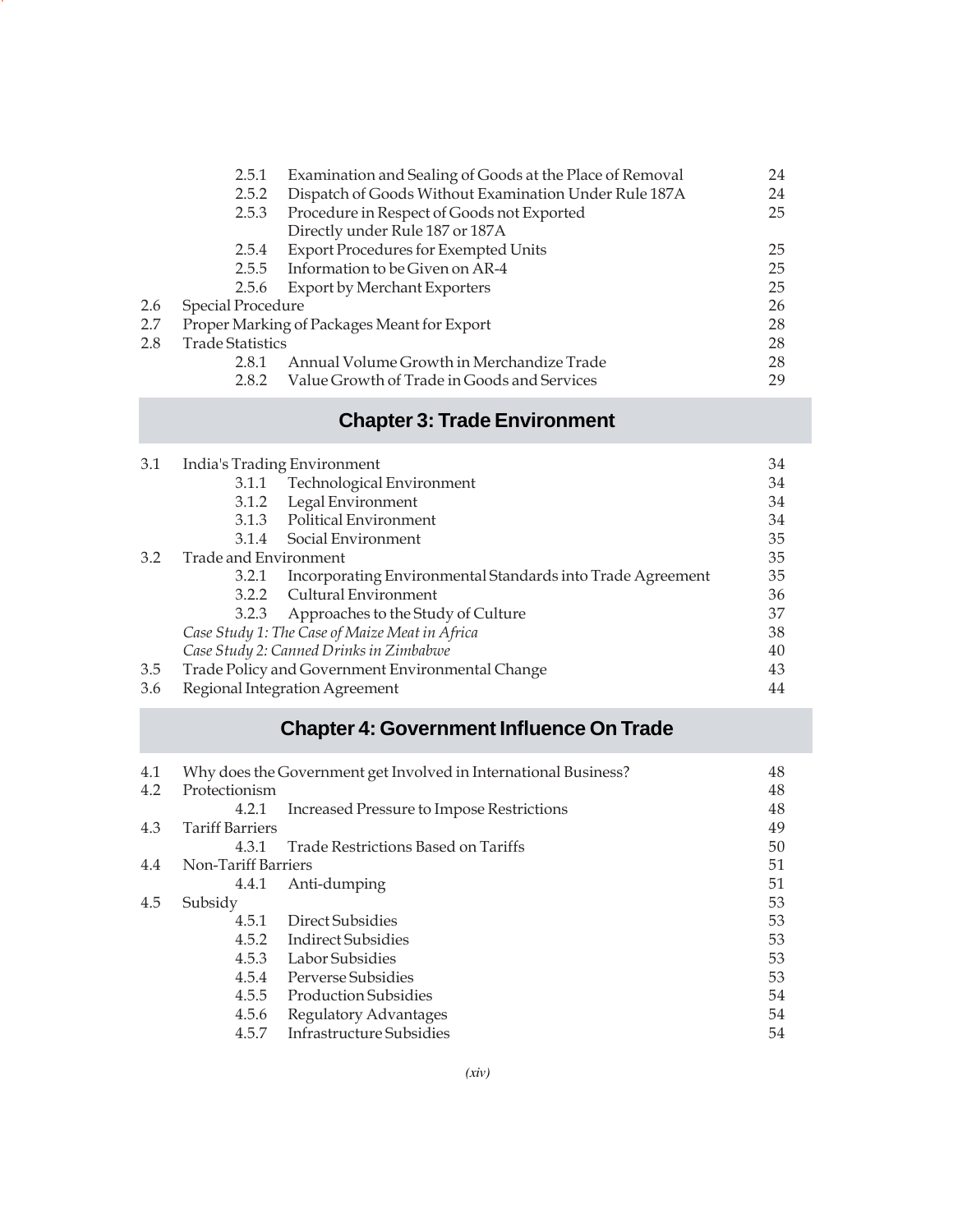|  | 4.5.8 Trade Protection (Import)          | 54 |
|--|------------------------------------------|----|
|  | 4.5.9 Export Subsidies (Trade Promotion) | 54 |
|  | 4.5.10 Procurement Subsidies             | 54 |
|  | 4.5.11 Consumption Subsidies             | 55 |
|  | 4.5.12 Corporate Welfare                 | 55 |

#### **Chapter 5: Emerging Market Economies**

| 5.1           |             | <b>Emerging Market Economies</b>                                  | 58 |
|---------------|-------------|-------------------------------------------------------------------|----|
| 5.2           |             | Government Industry Interface                                     | 59 |
| 5.3           |             | Dreaming with BRICs: The Path to 2050                             | 59 |
| 5.4           | Bric Summit |                                                                   | 62 |
|               |             | 5.4.1 A Free Trade Agreement with Korea: Automotive Opportunities | 63 |
| $5.5^{\circ}$ |             | Benefits of Canada-Korea FTA                                      | 64 |
|               | 5.5.1       | Impact of a Canada-Korea FTA on the Automotive Sector             | 64 |
| 5.6           | Other Trade |                                                                   | 64 |
|               | 5.6.1       | Seoul should not Repeat 'Beef' Mistakes with EU                   | 64 |

#### **Chapter 6: Foreign Direct Investment**

| 6.1 Foreign Direct Investment |                                          | 78 |
|-------------------------------|------------------------------------------|----|
| 6.2 Effects of FDI            |                                          | 80 |
| 6.3 Trends in FDI             |                                          | 82 |
| 6.3.1                         | Foreign Direct Investment (FDI) in India | 83 |
|                               | 6.3.2 Government Initiatives             | 83 |
|                               | 6.3.3 Investments Scenario               | 84 |
|                               |                                          |    |

#### **Chapter 7: Financial Crisis and Economy**

| 7.1 Financial Crisis and the Economy          | 88. |
|-----------------------------------------------|-----|
| 7.2 Financial Crisis and the Developing World | 88. |
| 7.3 Crisis and Happiness                      |     |

#### **Chapter 8: International Taxation**

| 8.1 International Taxation |                                                  | 94 |
|----------------------------|--------------------------------------------------|----|
|                            | 8.1.1 Double Taxation                            | 94 |
|                            | 8.1.2 Double Tax Relief Vs. Double Tax Avoidance | 94 |
|                            | 8.1.3 Methods of Avoiding Double Taxation        | 95 |
|                            | 8.1.4 Position in India                          | 95 |
|                            | 8.1.5 Currency Devaluations                      | 97 |
|                            |                                                  |    |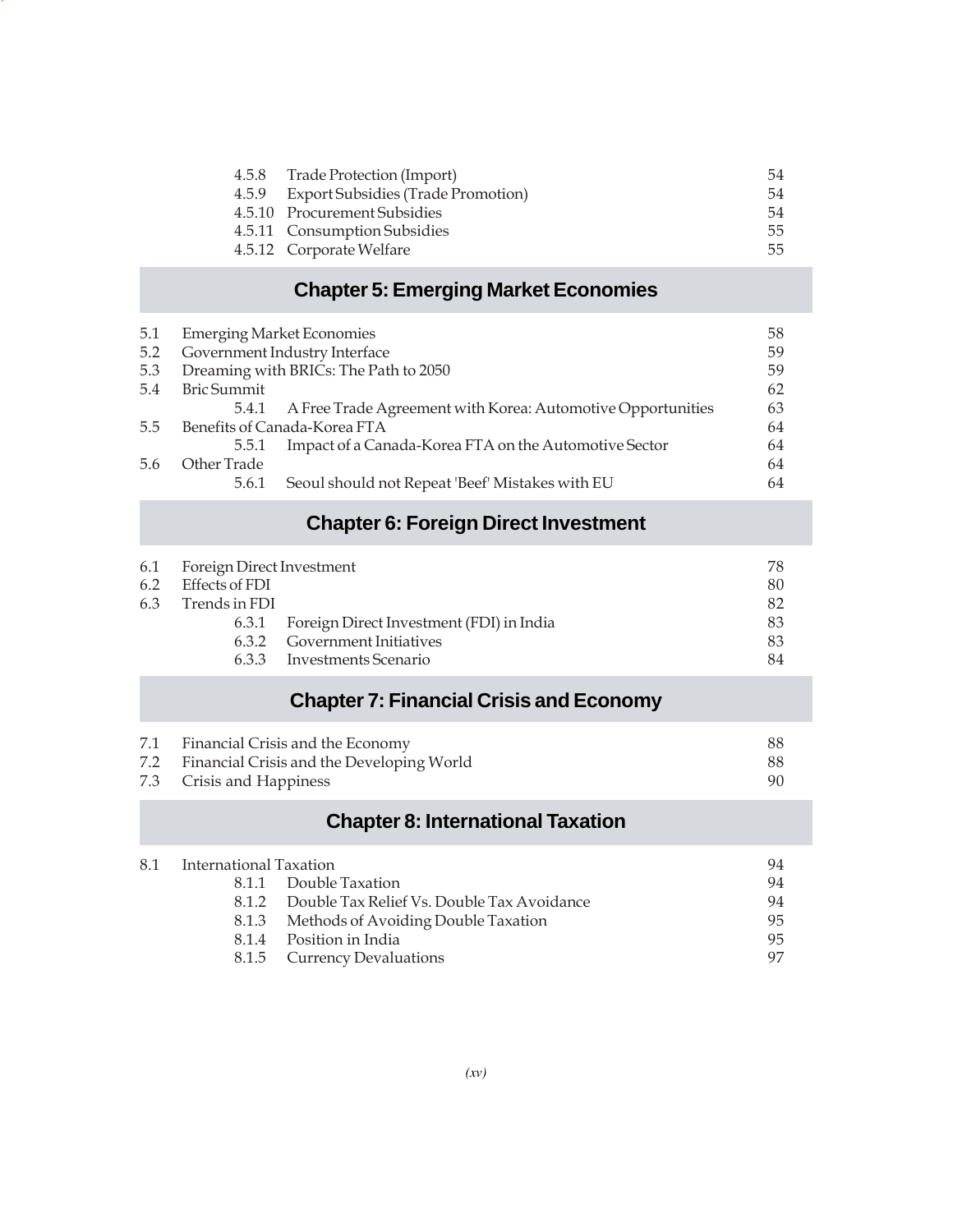## **Chapter 9: EU India Trade & Business Relations**

| 9.1  |                      | The Importance of Trade for Development                                    | 100 |
|------|----------------------|----------------------------------------------------------------------------|-----|
| 9.2  |                      | Historical Overview of India EU Business Relations                         | 101 |
| 9.3  | Trade in Goods       |                                                                            | 102 |
|      | 9.3.1                | Key Features of India's Total Merchandize Trade with EU                    | 104 |
|      | 9.3.2                | India's Merchandize Exports to EU                                          | 105 |
|      |                      | 9.3.3 Trade Composition                                                    | 107 |
| 9.4  |                      | EU Trade Balance with India                                                | 108 |
| 9.5  |                      | India's Merchandize Imports from EU                                        | 110 |
| 9.6  | Trade in Services    |                                                                            | 113 |
|      |                      | 9.6.1 India-EU Trade in Services                                           | 113 |
| 9.7  | EU's Wish List       |                                                                            | 115 |
| 9.8  | Trade in Investments |                                                                            | 116 |
|      |                      | 9.8.1 EU's Investment in India                                             | 116 |
|      |                      | 9.8.2 India's Investment in EU                                             | 120 |
|      |                      | 9.8.3 Motor Vehicles and Automotives                                       | 121 |
| 9.9  | European Union       |                                                                            | 122 |
|      | 9.9.1                | EU Automotive Sector                                                       | 122 |
|      | 9.9.2                | Main Issues for Automotives in the EU                                      | 124 |
| 9.10 | European Union       |                                                                            | 130 |
|      |                      | 9.10.1 Structure and Development of the EU Textile                         | 130 |
|      |                      | 9.10.2 EU Textile and Clothing Trade Patterns                              | 131 |
| 9.11 |                      | Transaction other than Investment                                          | 132 |
|      |                      | 9.11.1 IPR System in the EU                                                | 133 |
|      |                      | 9.11.2 Main Issues Regarding IPR in the EU                                 | 134 |
| 9.12 |                      | The EU's Strategy for Competitiveness                                      | 136 |
|      |                      | Case Study: India-EU Business Relations - Issues, Challenges and Prospects | 138 |

## **Chapter 10: India EU Cooperation**

|        | 146                                                                                                                                                                                                                                                                                                                                                                                                                                                                                                                                                                                                                                 |
|--------|-------------------------------------------------------------------------------------------------------------------------------------------------------------------------------------------------------------------------------------------------------------------------------------------------------------------------------------------------------------------------------------------------------------------------------------------------------------------------------------------------------------------------------------------------------------------------------------------------------------------------------------|
|        | 146                                                                                                                                                                                                                                                                                                                                                                                                                                                                                                                                                                                                                                 |
|        | 146                                                                                                                                                                                                                                                                                                                                                                                                                                                                                                                                                                                                                                 |
|        | 147                                                                                                                                                                                                                                                                                                                                                                                                                                                                                                                                                                                                                                 |
|        | 147                                                                                                                                                                                                                                                                                                                                                                                                                                                                                                                                                                                                                                 |
|        | 150                                                                                                                                                                                                                                                                                                                                                                                                                                                                                                                                                                                                                                 |
|        | 150                                                                                                                                                                                                                                                                                                                                                                                                                                                                                                                                                                                                                                 |
| Review | 150                                                                                                                                                                                                                                                                                                                                                                                                                                                                                                                                                                                                                                 |
|        | 150                                                                                                                                                                                                                                                                                                                                                                                                                                                                                                                                                                                                                                 |
|        | 151                                                                                                                                                                                                                                                                                                                                                                                                                                                                                                                                                                                                                                 |
|        | 151                                                                                                                                                                                                                                                                                                                                                                                                                                                                                                                                                                                                                                 |
|        | 151                                                                                                                                                                                                                                                                                                                                                                                                                                                                                                                                                                                                                                 |
|        | 152                                                                                                                                                                                                                                                                                                                                                                                                                                                                                                                                                                                                                                 |
|        | 152                                                                                                                                                                                                                                                                                                                                                                                                                                                                                                                                                                                                                                 |
|        | 10.1 Political Relations between India and EU<br>10.1.1 Partners in Progress<br>10.1.2 Civil Society Links<br>10.1.3 Growth of EU-India Relations<br>10.1.4 Economic Relations Between India and EU<br>10.1.5 Providing an Excellent Climate for Cooperation<br>10.2 Joint Action Plan<br>10.3.1 Political Dialog and Cooperation have been Strengthened<br>10.3.2 Trade, Investment and Economic Policy Dialog have Expanded<br>10.3.3 Scientific and Technical Co-operation has Developed<br>10.3.4 Cultural and People-to-people Links have Deepened<br>10.4 New Activities<br>10.4.1 Promoting Peace and Comprehensive Security |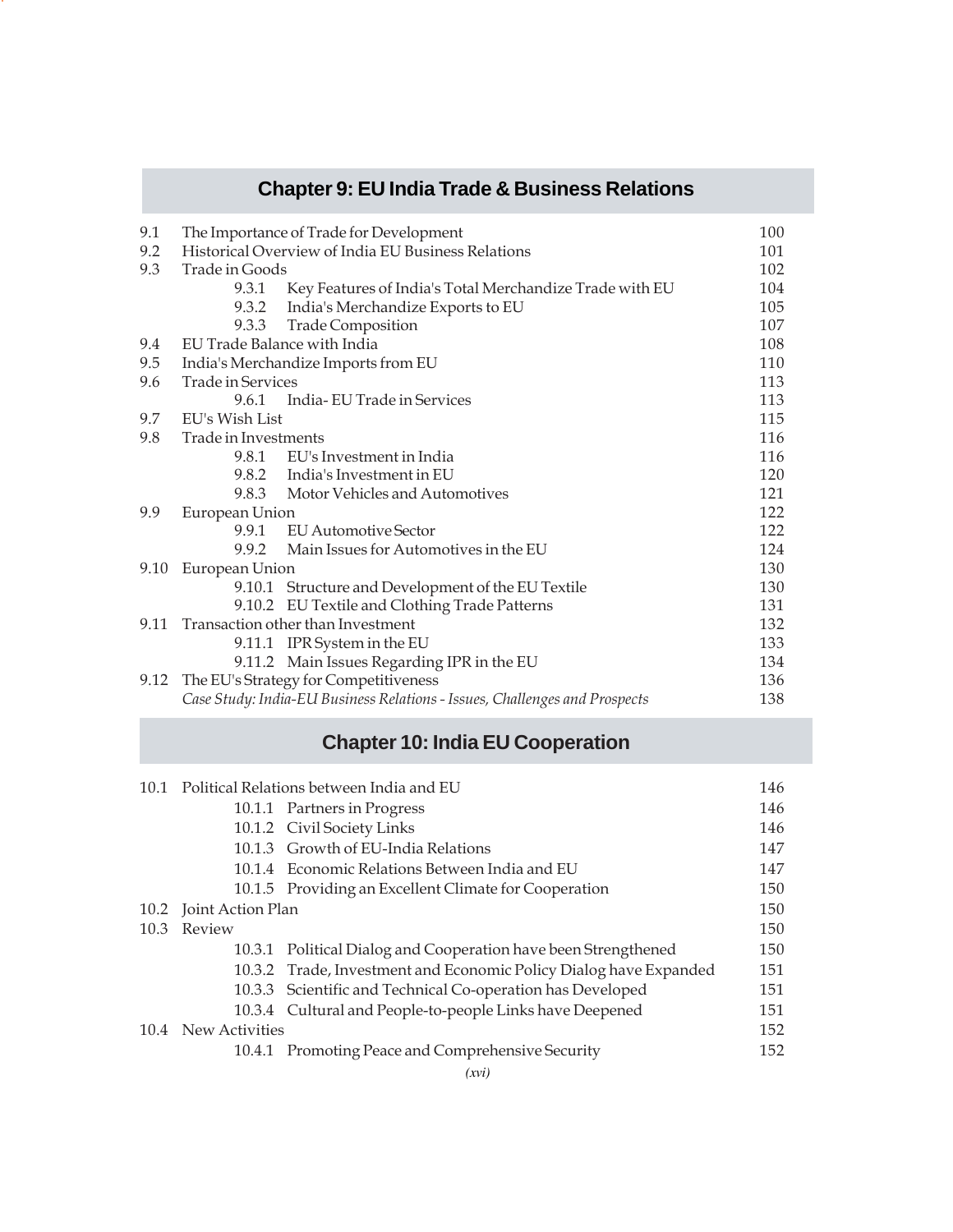|                                  | 10.4.2 Promoting Sustainable Development                 | 152 |
|----------------------------------|----------------------------------------------------------|-----|
|                                  | 10.4.3 Promoting Research and Technology                 | 153 |
|                                  | 10.4.4 Promoting People-to-People and Cultures Exchanges | 153 |
| 10.5 Strategic Partnership       |                                                          | 154 |
| 10.6 Monetary Policy             |                                                          | 155 |
|                                  | 10.6.1 Objective of Monetary Policy                      | 155 |
|                                  | 10.6.2 Scope of Monetary Policy                          | 156 |
|                                  | 10.6.3 Long-Run Neutrality of Money                      | 156 |
|                                  | 10.6.4 Inflation - A Monetary Phenomenon                 | 156 |
|                                  | 10.6.5 Instruments of Monetary Policy in India           | 157 |
| 10.7 Non-Trade Barriers in Trade |                                                          | 157 |
|                                  | 10.7.1 Technical Barriers to Trade                       | 157 |
|                                  | 10.7.2 Challenges for EU Companies Exporting to India    | 158 |

# **Chapter 11: Impact of Free Trade Agreement**

| 11.1                            | Introduction                    |                                                                             | 162 |
|---------------------------------|---------------------------------|-----------------------------------------------------------------------------|-----|
| 11.2                            | EU-India FTA: Issues of Concern |                                                                             | 162 |
| 11.3                            |                                 | Food Security, Livelihoods, Access to Healthcare Threatened by EU-India FTA | 165 |
| 11.4                            |                                 | Potential Benefits of an EU-India FTA                                       | 165 |
|                                 |                                 | 11.4.1 Relatively Easy to Negotiate                                         | 165 |
|                                 |                                 | 11.4.2 Potential for 30% Increase in each way Flow                          | 166 |
|                                 |                                 | 11.4.3 Potential for Economic Gains for both Sides                          | 166 |
|                                 |                                 | 11.4.4 Potential for Regulatory Convergence                                 | 167 |
|                                 |                                 | 11.4.5 Potential costs of an EU-India FTA                                   | 168 |
|                                 |                                 | 11.4.6 Structural and Policy Impediments in the Indian Economy which        | 168 |
|                                 |                                 | may Limit the Gains from Deep Integration                                   |     |
|                                 |                                 | 11.4.7 Anti-dumping Policy could Undermine the Benefits of FTA              | 169 |
|                                 |                                 | 11.5 Main Economic Impacts of the FTA                                       | 170 |
| 11.6                            |                                 | Main Social Impacts of the FTA                                              | 170 |
|                                 |                                 | 11.7 Main Environmental Impacts of the FTA                                  | 171 |
| 11.8                            |                                 | Critical Evaluation of FTA between India and EU                             | 172 |
| 11.9                            |                                 | Impact of Generalized System of Preference                                  | 173 |
|                                 |                                 | 11.9.1 Introduction                                                         | 173 |
|                                 |                                 | 11.9.2 Chronology                                                           | 174 |
| 11.10 Structure of the EU's GSP |                                 | 174                                                                         |     |
|                                 |                                 | 11.10.1 Arrangements                                                        | 174 |
|                                 |                                 | 11.10.2 Beneficiary Countries                                               | 175 |
|                                 |                                 | 11.10.3 Originating Products                                                | 175 |
|                                 |                                 | 11.10.4 The General Arrangements                                            | 175 |
|                                 |                                 | 11.10.5 The Special Incentive Arrangements for the                          | 176 |
|                                 |                                 | Protection of Labour Rights                                                 |     |
|                                 |                                 | 11.10.6 The Special Incentive Arrangements for the Protection of the        | 176 |
|                                 |                                 | Environment                                                                 |     |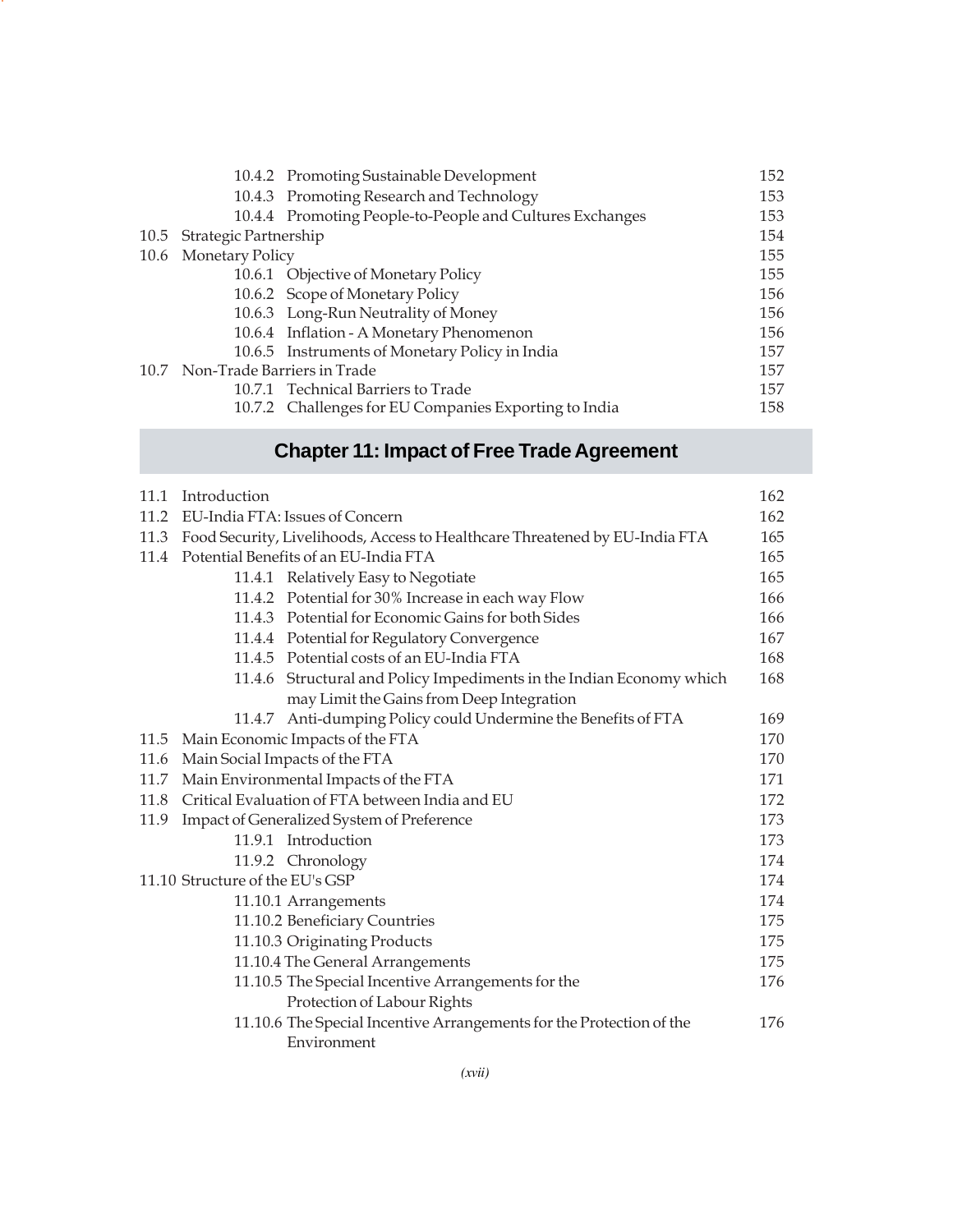| 11.10.7 The Special Arrangements for Least Developed Countries | 177 |
|----------------------------------------------------------------|-----|
| 11.10.8 The Special Arrangements to Combat Drug Production     | 177 |
| and Trafficking                                                |     |
| 11.10.9 Rules of Origin                                        | 178 |
| 11.10.10 Cumulation of Origin                                  | 178 |
| 11.10.11 The Communication Contains Three Elements             | 179 |
| 11.11 'GSP+': A New Deal for Vulnerable Countries              |     |
| 11.11.1 In Order to Benefit from 'GSP+', Countries             | 180 |
| 11.11.2 Background                                             | 180 |
| 11.11.3 Figures on EU GSP Imports                              | 180 |
| 11.11.4 EU Imports from Developing Countries                   | 181 |
| 11.11.5 India and EU GSP                                       | 181 |
| 11.12 Impact of WTO                                            |     |
| 11.12.1 On Industrial Products                                 | 182 |
| 11.12.2 On Agriculture                                         | 182 |

#### **Chapter 12: Sanitary and Phyto-Sanitary Measures (SPS)**

| 12.1 Introduction          |                                                    | 186 |
|----------------------------|----------------------------------------------------|-----|
|                            | 12.2 The Meaning of WTO SPS Agreement              | 186 |
|                            | 12.3 Vertical Dimension: Main Issues in the Sector | 187 |
|                            | 12.3.1 European Union                              | 187 |
| 12.3.2 India               |                                                    | 189 |
| 12.4 Impact Assessment SPS |                                                    | 191 |
|                            | 12.4.1 EU Impacts                                  | 191 |
|                            | 12.4.2 India Impacts                               | 193 |
| 12.5 Conclusion            |                                                    | 196 |

## **Chapter 13: Challenges & Hurdles in Trade**

| 13.1 Economic Issues and Trends |                                      | 200 |
|---------------------------------|--------------------------------------|-----|
|                                 | 13.1.1 European Union                | 200 |
| 13.1.2 India                    |                                      | 201 |
| 13.2 Social Issues and Trends   |                                      | 203 |
|                                 | 13.2.1 European Union                | 203 |
|                                 | 13.3 Environmental Issues and Trends | 208 |
| 13.3.1 EU                       |                                      | 208 |
| 13.3.2 India                    |                                      | 209 |
| 13.4 Suggestions                |                                      | 212 |
| 13.5 Conclusion                 |                                      | 213 |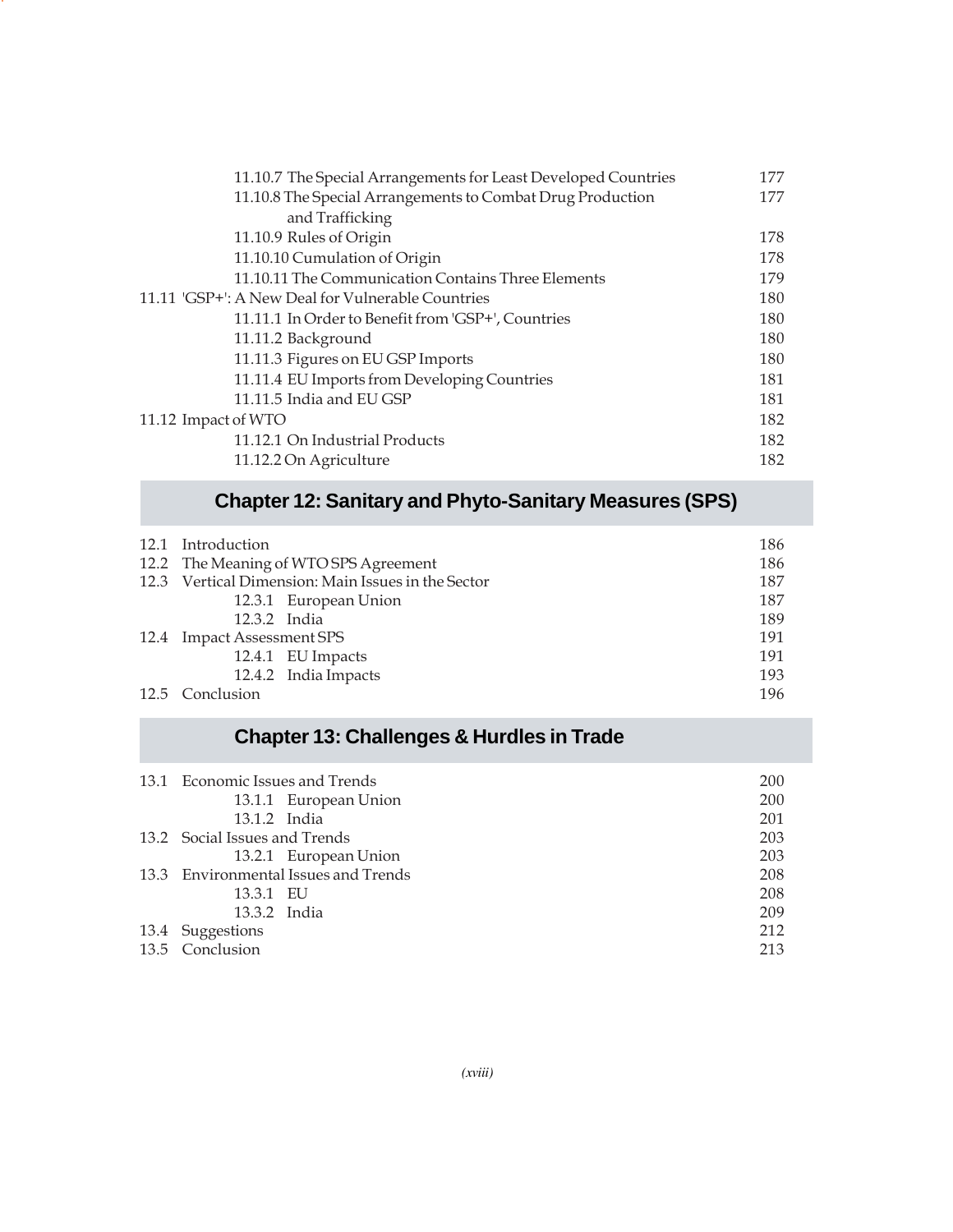#### **Chapter 14: Sustainable Development Through Global Economic Governance**

| 14.1 | Introduction                                                                       | 218 |
|------|------------------------------------------------------------------------------------|-----|
| 14.2 | Highlights - Proposals For Action                                                  | 219 |
|      | 14.2.1 Respect Multilateral Trade Rules                                            | 219 |
|      | 14.2.2 Improve Trade Surveillance and Transparency                                 | 220 |
|      | 14.2.3 Boost Trade Finance                                                         | 220 |
|      | 14.2.4 Improve Dispute Settlement                                                  | 221 |
|      | 14.2.5 Deliver Transatlantic Leadership                                            | 221 |
|      | 14.2.6 Democratize and Expand Developing Country Participation                     | 221 |
|      | 14.2.7 Renew the UN's Role and Pursue Regional Collaboration                       | 221 |
|      | 14.2.8 Discipline Regional and Bilateral Trade Arrangements                        | 222 |
|      | 14.2.9 Improve Impact Assessment                                                   | 222 |
|      | 14.2.10 Climate and Energy                                                         | 222 |
|      | 14.2.11 Natural Resources, Biodiversity and Pollution                              | 222 |
|      | 14.2.12 Employment                                                                 | 222 |
|      | 14.2.13 Democratize National Trade Policymaking Process                            | 223 |
|      | 14.3 Global Trade Governance and the G20: The Need for US Leadership               | 224 |
|      | 14.4 Resist Us Protectionism: The Top Trade Priority for the G20                   | 226 |
| 14.5 | The Upside of a Downturn: A Chinese Perspective                                    | 230 |
| 14.6 | 2009 Priorities for Global Trade Governance                                        | 231 |
|      | 14.7 Resurgent Protectionism: Risks And Possible Remedies                          | 233 |
| 14.8 | Rising Risk of Protectionism                                                       | 233 |
|      | 14.9 Policy Recommendations 1: Mitigate Risks Now                                  | 235 |
|      | 14.10 Policy Recommendations 2: Adopt Longer-term Measures to Reduce               | 236 |
|      | the Likelihood of a Resurgence of Protectionism in Future Crisis                   |     |
|      | 14.11 From Crisis Management to Sustainable Development: Why we need               | 236 |
|      | a WTO Ministrial Conference this Year?                                             |     |
|      | 14.12 The G20 Agenda, Trade, and the Developing World                              | 239 |
|      | 14.13 The Governance of Global Trade: How Human Rights can Help Define Priorities? | 241 |
|      | 14.14 The Global Economic Crisis, Murky Protectionism, and Developing Country      | 243 |
|      | 14.15 Trading Our Way Out of the Financial Crisis: The need for WTO Reform         | 245 |
|      | 14.16 The Way Forward                                                              | 246 |
|      | 14.16.1 A New Mandate for Monitoring in the Trade                                  | 247 |
|      | 14.16.2 Improving the Relevance of Content                                         | 248 |
|      | 14.16.3 Alternative Sources of Information                                         | 249 |
|      | 14.16.4 More Effective Forums for Peer Pressure                                    | 249 |
|      | 14.16.5 A Forward-looking Agenda For Global Economic Governance:                   | 250 |
|      | Trade, Climate, and Inequality                                                     |     |
|      | 14.17 Harnessing Trade for a Global Green Transition                               | 252 |
|      | 14.18 Dealing With Global Governance Deficits and the MDGs: A Trade Agenda         | 253 |
|      | for G20 Leaders                                                                    |     |
|      | 14.18.1 A Compliance Deficit                                                       | 254 |
|      | 14.18.2 A Coherence Deficit                                                        | 254 |